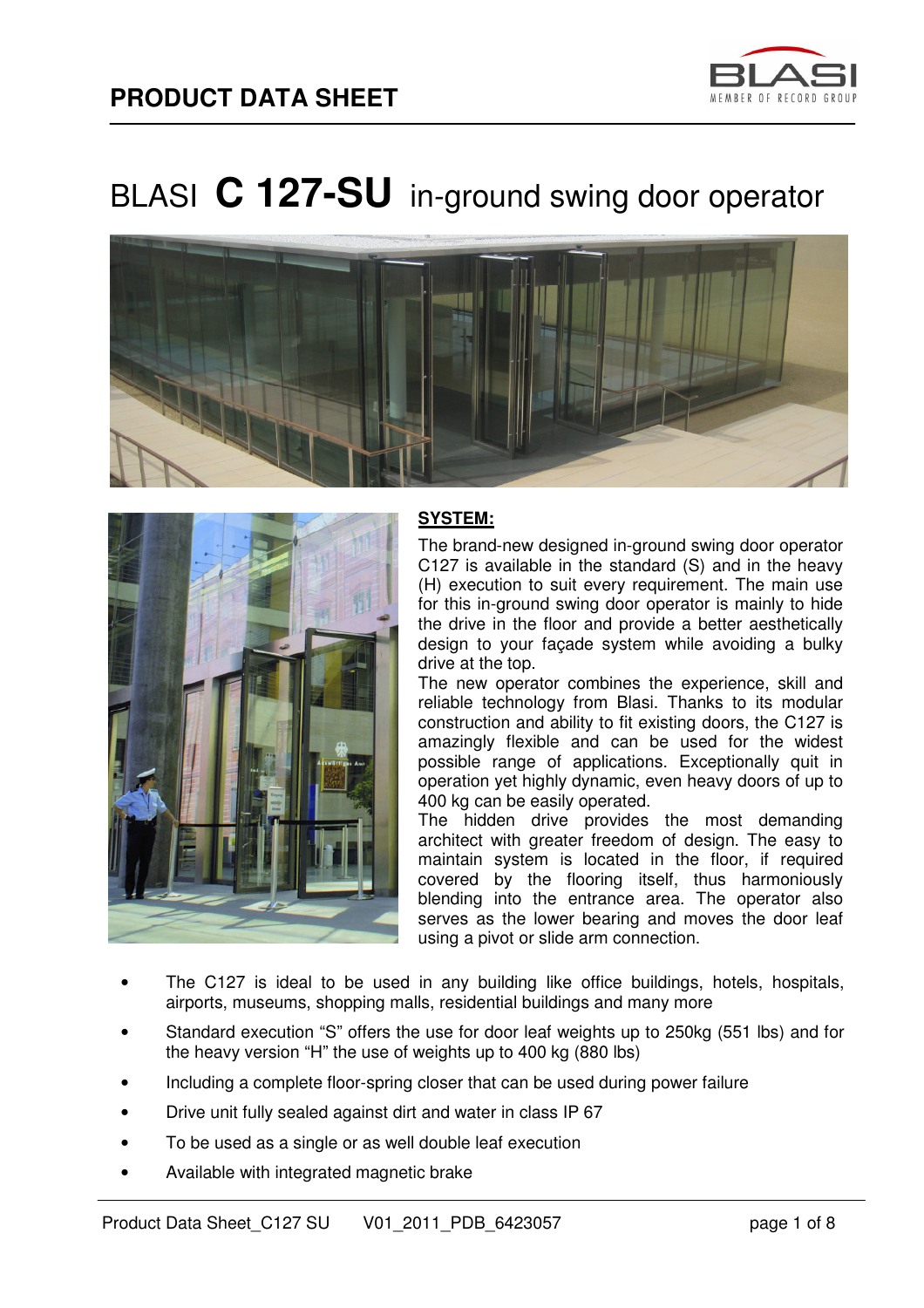

| Passage Opening "A"         |                       |               | <b>Installation Depth</b>                          |                        | min. 150 mm                                   |               |
|-----------------------------|-----------------------|---------------|----------------------------------------------------|------------------------|-----------------------------------------------|---------------|
| Minimal<br>(per leaf)       | 850 mm                | $\approx$ 34" |                                                    |                        |                                               |               |
| Maximal (per leaf)          | 1400 mm               | $\approx 55"$ | <b>Installation Width</b>                          |                        | min. 270 mm                                   |               |
|                             |                       |               |                                                    |                        |                                               |               |
| Passage Height " G "        | 4000 mm               | $\approx 13'$ | <b>Opening Speed</b>                               |                        | adjustable from 3 to 20 sec.                  |               |
|                             |                       |               | <b>Closing Speed</b>                               |                        | adjustable from 3 to 20 sec.                  |               |
| Drive Unit Length "F"       | 780 mm                | $\approx$ 31" | Please note that the speed needs to be adjusted in |                        |                                               |               |
|                             |                       |               |                                                    |                        | accordance to your local codes & requirements |               |
| <b>Floor Box Length</b>     | 780 mm                | $\approx$ 31" |                                                    | <b>Floor Box Width</b> |                                               | $\approx$ 11" |
| <b>Floor Box Depth</b>      | 150 mm                | $\approx 6"$  | <b>Cover Plate</b><br><b>UNIVERSAL</b>             | Length                 | 820 mm                                        | $\approx$ 32" |
|                             |                       |               |                                                    | Width                  | 310 mm                                        | $\approx$ 12" |
| Door Leaf Weight (per leaf) |                       |               |                                                    |                        |                                               |               |
| Standard execution "S"      | max. 250 kg (551 lbs) |               | <b>Opening angle</b>                               |                        |                                               |               |
| Heavy execution "H"         | max. 400 kg (880 lbs) |               | adjustable from 70° to 125°                        |                        |                                               |               |

| <b>Installation Depth</b>                                                                           |        | min. 150 mm                       | (~ 6")        |  |  |  |  |  |
|-----------------------------------------------------------------------------------------------------|--------|-----------------------------------|---------------|--|--|--|--|--|
|                                                                                                     |        |                                   |               |  |  |  |  |  |
| <b>Installation Width</b>                                                                           |        | $($ $\approx$ 11")<br>min. 270 mm |               |  |  |  |  |  |
|                                                                                                     |        |                                   |               |  |  |  |  |  |
| <b>Opening Speed</b>                                                                                |        | adjustable from 3 to 20 sec.      |               |  |  |  |  |  |
| <b>Closing Speed</b>                                                                                |        | adjustable from 3 to 20 sec.      |               |  |  |  |  |  |
| Please note that the speed needs to be adjusted in<br>accordance to your local codes & requirements |        |                                   |               |  |  |  |  |  |
| <b>Floor Box Width</b>                                                                              |        | 270 mm                            | $\approx$ 11" |  |  |  |  |  |
| <b>Cover Plate</b>                                                                                  | Length | 820 mm                            | $\approx$ 32" |  |  |  |  |  |
| <b>UNIVERSAL</b>                                                                                    | Width  | 310 mm                            | $\approx$ 12" |  |  |  |  |  |
|                                                                                                     |        |                                   |               |  |  |  |  |  |
| Opening angle                                                                                       |        |                                   |               |  |  |  |  |  |
| adjustable from 70° to 125°                                                                         |        |                                   |               |  |  |  |  |  |

### **C127-SU UNIT DRAWING DETAILS:**

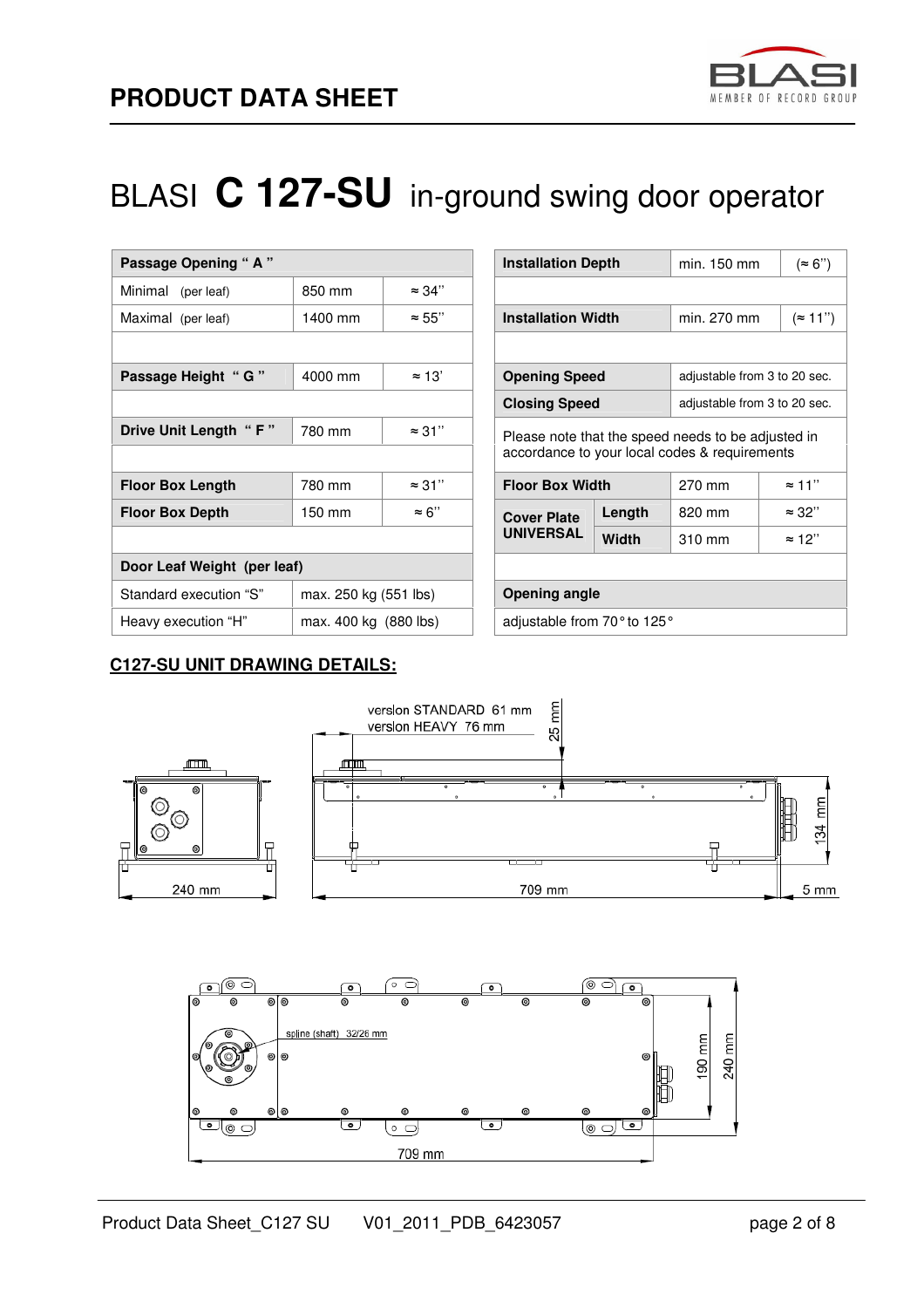

## **DRAWING DETAILS (WITH FLOOR BOX):**

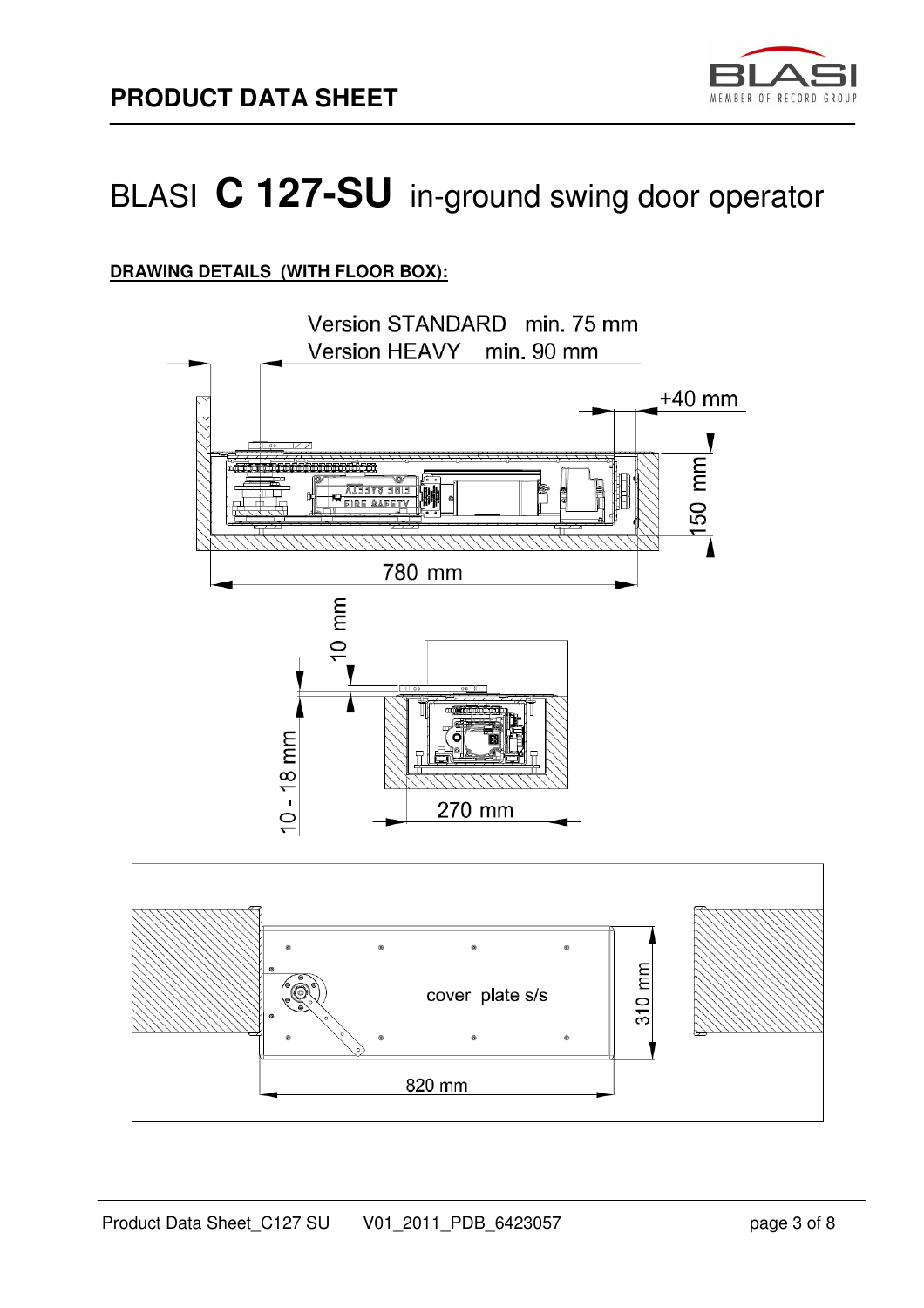

## **DRAWING DETAILS (PIVOT ARM):**



#### **Installation Example with pivot arm:**

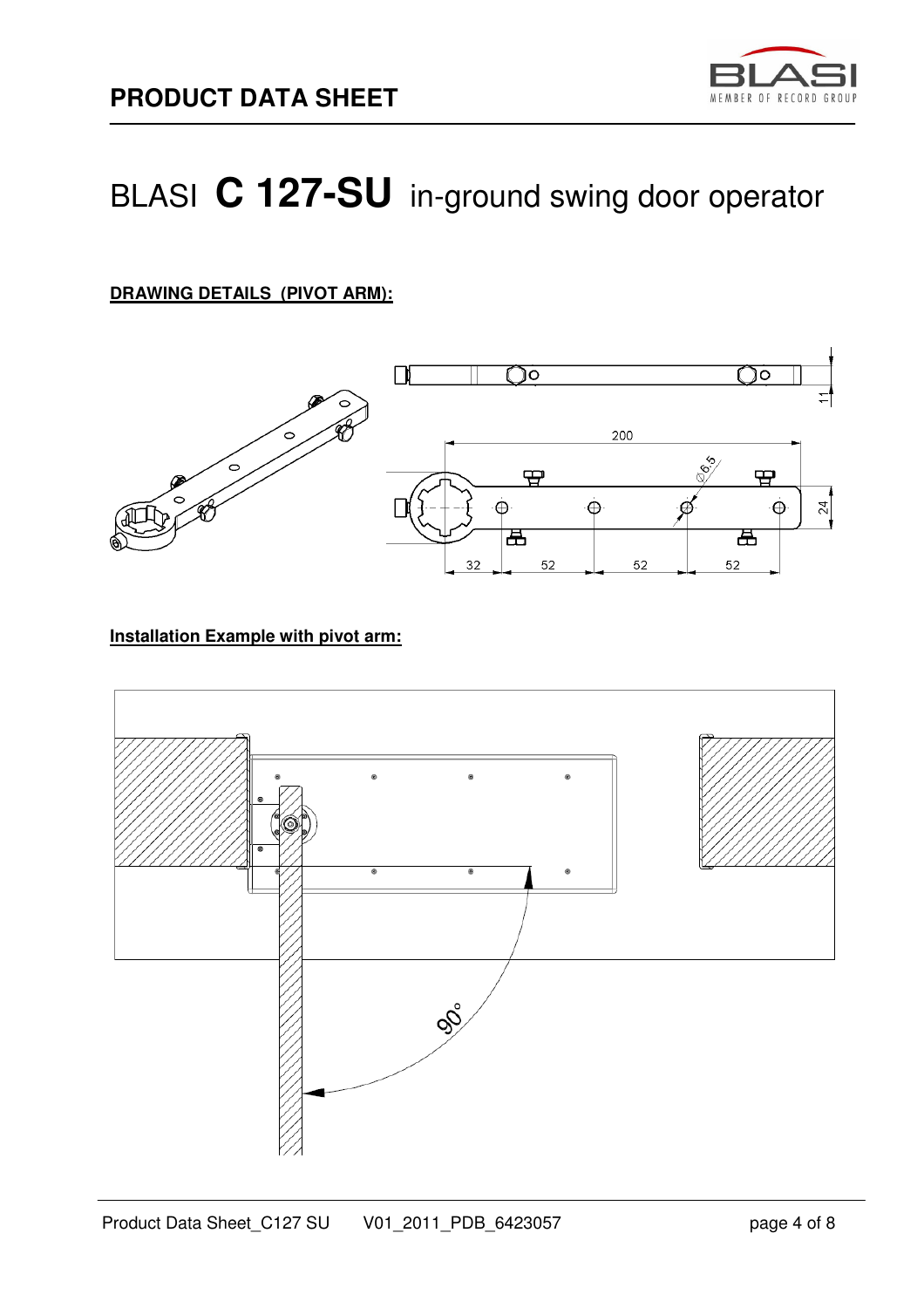

## **DRAWING DETAILS (SLIDE/GLIDE ARM):**



#### **Installation Example with slide/glide arm:**

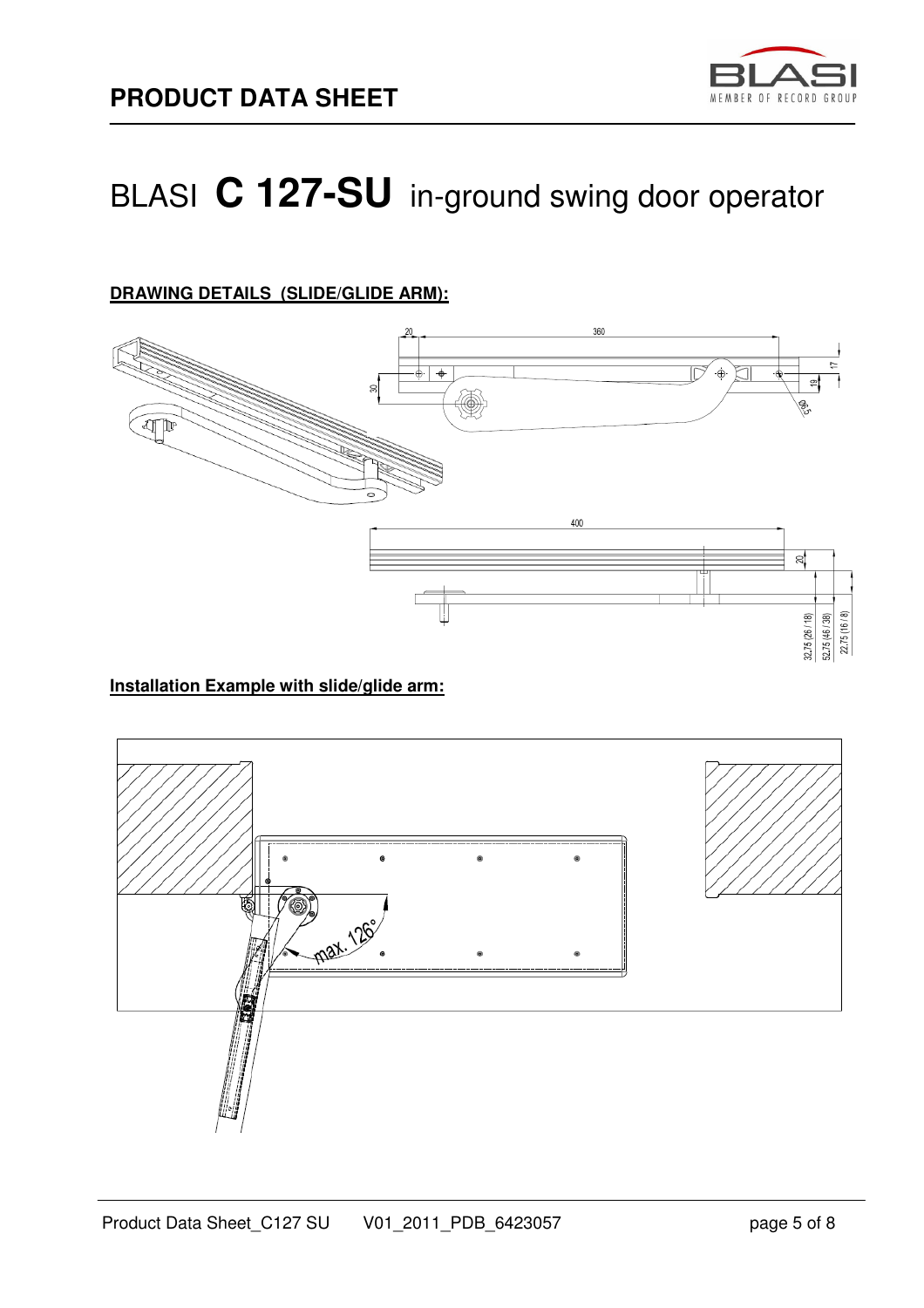



## **DOOR LEAF WEIHGT & WIDTH FOR C127-STANDARD:**

**DOOR LEAF WEIHGT & WIDTH FOR C127-HEAVY:**

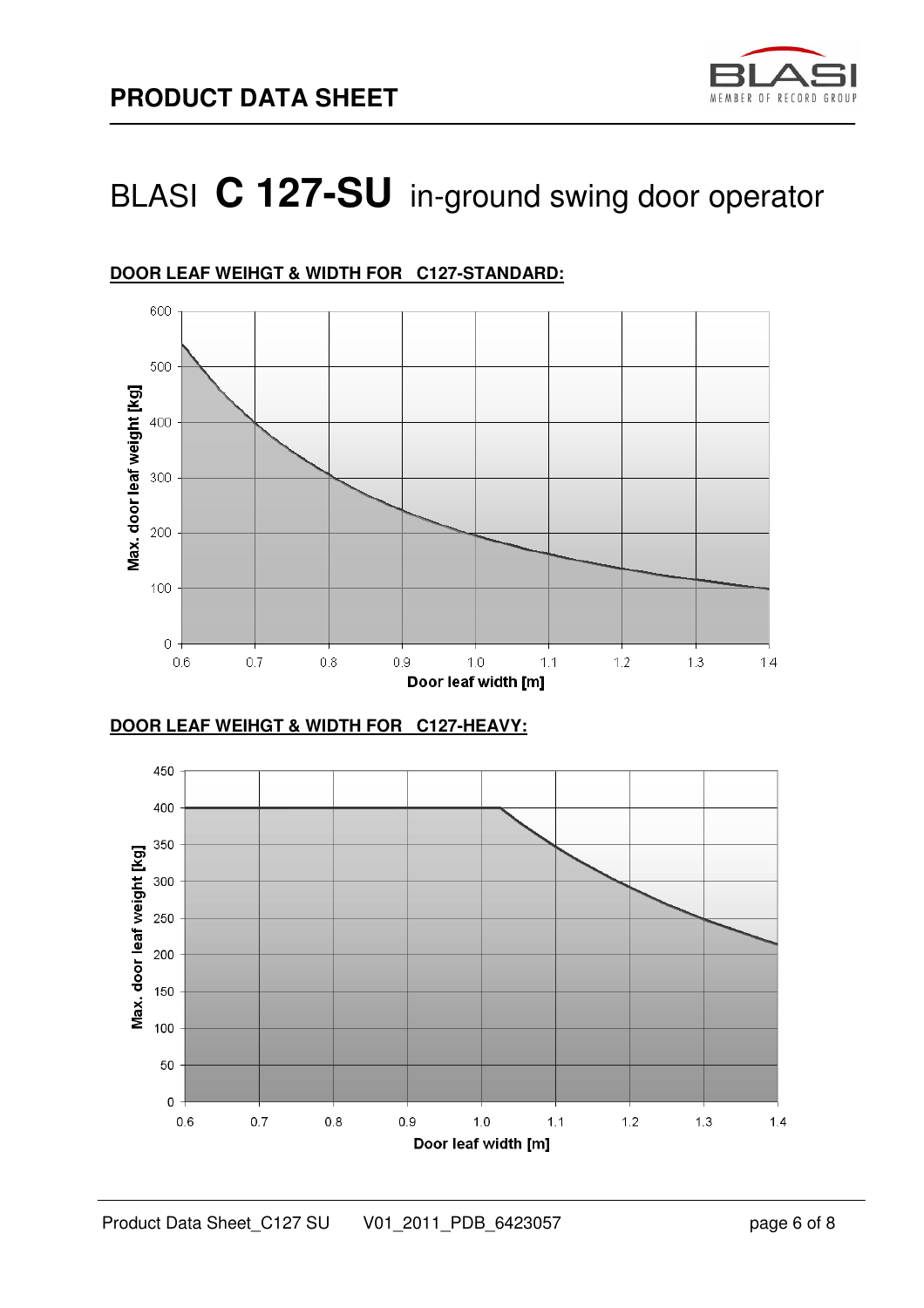

#### **BASIC EQUIPMENT:**

The drive unit S or H is supplied including the following basic parts and features:

**1** no. basic operating switch with following modes/functions: (OFF– Automatic – One Way – Hold Open)

#### **1** no. spring-closer

Including the self closing spring-unit to close the door leaf even in the case of a power failure. The spring closer is fully adjustable with all features as seen with conventional floor-closers.

#### **SURFACE:**

The surface of the drive cover plate is executed in stainless steel 304 in standard satin finished. Other surface options are available upon request.

#### **BASIC OPTIONS:**

- Potential free monitoring contacts for the position of the door leaves available
- Full power and or low energy functions are available to suit all requirements
- Master-Slave execution for the use of two drives for a bi-part entrance application
- Pivot arm connector (strap) for all door leaves that are set in a top and bottom bearing
- Slide/glide arm connector for door leafs that are installed with a hinged application. Glide arm application allows a pull/push installation
- Left- or Right-Hand use with the same unit is possible as the unit is designed for both installation possibilities (UNIVERSAL INSTALL OPTION)
- Electromagnetic brake is also available to secure the swing door against wind load self opening effect
- Digital operating switch with display "BDE-D" for enhanced operation and status control
- Connection to trigger the electromechanical door-strike that will engage or disengage while the leaf has to close or open
- Connection for all conventional safety features such as light barriers, safety sensors etc.

#### **DOOR-LEAVES:**

Generally is the door leaf supplied by others respectively by the curtain wall contractor or local window supplier.

Basically is the C127 designed to receive all kind of door leaf profiles as there are two connection sets available for a pivot operated door or a hinged door leaf.

Weight of the door leaf for one standard unit C127-S can not exceed 250kg (551 lbs) or 400 kg (880 lbs) for the C127-H execution.

Optionally door leaves can also be provided by BLASI where a basic slim line profile made of aluminum will be used. This extrusion with a size of only 65 x 26mm can include a glass thickness of max. 12mm that will be wet-glazed. Please note that the BLASI aluminum profiles are not thermally broken.

Special profiles and door leaves can also be provided optionally for custom glazing such as triple glazing, bullet- or blast resistant glasses or panel door leafs on request.

#### **REQUIREMENTS:**

Door leaves must close or open against a final hard end stop such as a portal frame or closing stop angle plate. In door open position we do recommend the use of a floor mounted door-stop to protect and secure the opening angle for the door-leaf.

All cables and conduits to be supplied by others (as per wiring diagram by Blasi).